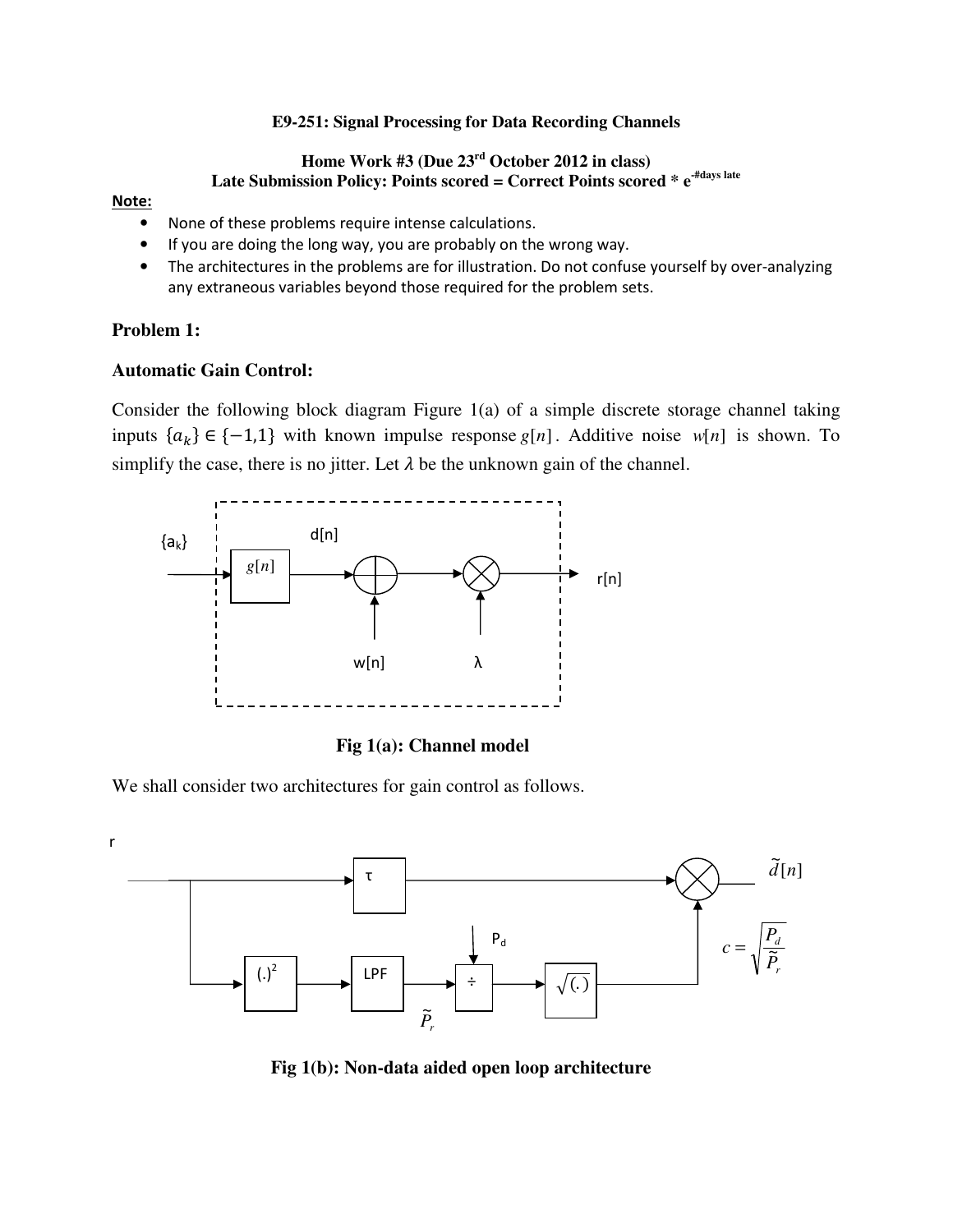The delay  $\tau$  accounts for the effects of low pass filtering (LPF) used to remove any out of band noise. Let  $P_d$  denote the power of 'd' and  $P_n$  denotes the noise power of 'w'. For convenience assume filtered data'd' is uncorrelated with 'w'.

1) Assuming that the estimate of r is accurate, i.e.,  $P_r = \tilde{P}_r$ , show that steady state gain  $\hat{c}$ for the open loop AGC in Fig 1(b) is given by *d*  $P_{d} + P_{d}$ *P c* +  $=\frac{1}{\lambda}$  $\hat{c} = \frac{1}{2} \sqrt{\frac{P_d}{P_{\text{max}} P_{\text{max}}}}$ .

*d n*

 $(10+5+5 \text{ pts})$ 

- 2) If there is no noise, what would you expect the steady state gain to be?
- 3) From (1), we see that the gain estimate has a suppression factor  $\beta = \lambda \hat{c}$  = *d n d*  $P_{d} + P_{l}$ *P* + due to noise. If  $P_d/P_n = 20$  dB, how large is the bias 1-β?

Consider a second architecture that is data-aided using a closed loop feedback from detector



**Fig 1(c): Closed loop data-aided AGC architecture** 

Denoting error  $e = d - \tilde{d}$ , we need to compute an estimate of the gain c that minimizes the mean square error (MSE)  $E(e^2)$ . The loop is driven so that  $\eta$  on an average heads to zero and there is an additional factor  $\mu$  to control the loop stability/properties.

4) Show that the gain estimate as per MSE criterion is given by  $(r^2)$  $\hat{c} = \frac{E(dr)}{1 + r^2}$  $E(r^2)$  $\hat{c} = \frac{E(dr)}{E(a^2)}$ .

(Hint: Carefully minimize the mean squared error.)